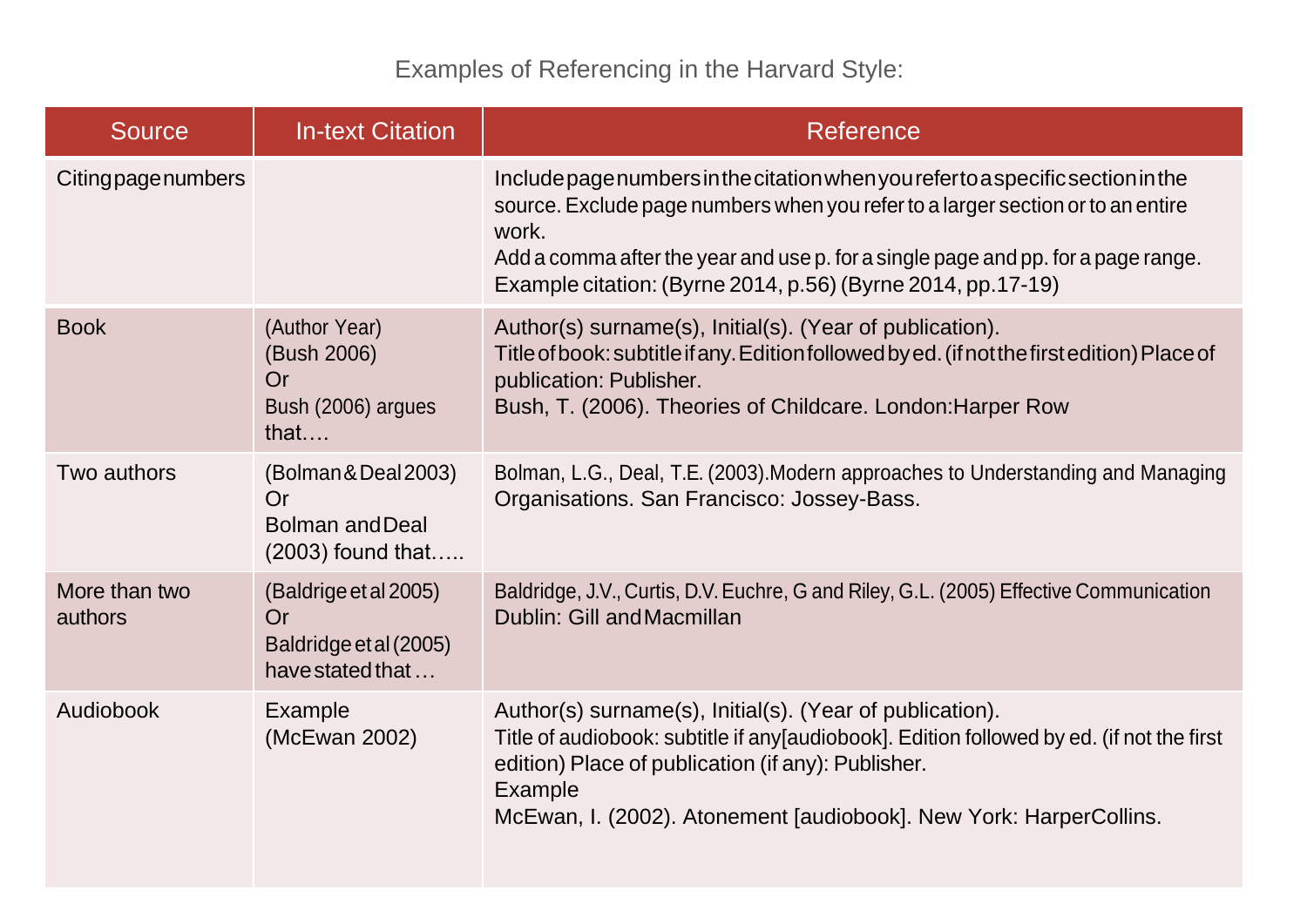| <b>Source</b>                                                   | <b>In-text Citation</b>                                        | <b>Reference</b>                                                                                                                                                                                                                                                                                                                                                                                                                                                                                                                                                                                                |
|-----------------------------------------------------------------|----------------------------------------------------------------|-----------------------------------------------------------------------------------------------------------------------------------------------------------------------------------------------------------------------------------------------------------------------------------------------------------------------------------------------------------------------------------------------------------------------------------------------------------------------------------------------------------------------------------------------------------------------------------------------------------------|
| <b>Articles in Journals:</b><br>Print                           | (Hoyle 2002, pg27)<br>Or<br>Hoyle (2007, pg 27)<br>stated that | Author(s) surname(s), Initial(s). (Year of publication). Title of article. Title of journal,<br>volume number(issue/number, or date/month of publication if volume and issue are<br>absent), page number(s).<br>Example<br>Hoyle, E. (2002) 'Customer Service and Reception Skills' Management and<br>Administration, 10(2), pp87-88 (note you should include the volume number, in this<br>case 10, the part number where available and page numbers.)                                                                                                                                                         |
| Journal/<br>magazine<br>article: Website or<br>library database | (Author Year)<br>Example from website<br>(Spruit 2014)         | Author(s) surname(s), Initial(s). (Year of publication). Title of article. Title of<br>journal[online], volume number(issue/number, or date/month of publication if<br>volume and issue are absent), page numbers (if any). Available from: library<br>database name, or URL if accessed online from somewhere other than a library<br>database [accessed date].<br>Example of journal article from website Spruit, M. (2014). Pulmonary rehabilitation.<br>European respiratory review[online], 23(131). Available from:<br>http://err.ersjournals.com/content/23/131/55.full.pdf+html [accessed 14 May 2015]. |
| Online video (e.g.<br>YouTube)                                  | (Contributor Year)<br>(University of<br>Wolverhampton 2013)    | Screen name of contributor. (Year). Title of video[video<br>online]. Available from: URL [accessed date].<br>Example<br>University of Wolverhampton (2013). Short guide to Harvard<br>Referencing[video online]. Available from: http://youtu.be/R<br>dG91lhDseA [accessed 9 June 2015]                                                                                                                                                                                                                                                                                                                         |